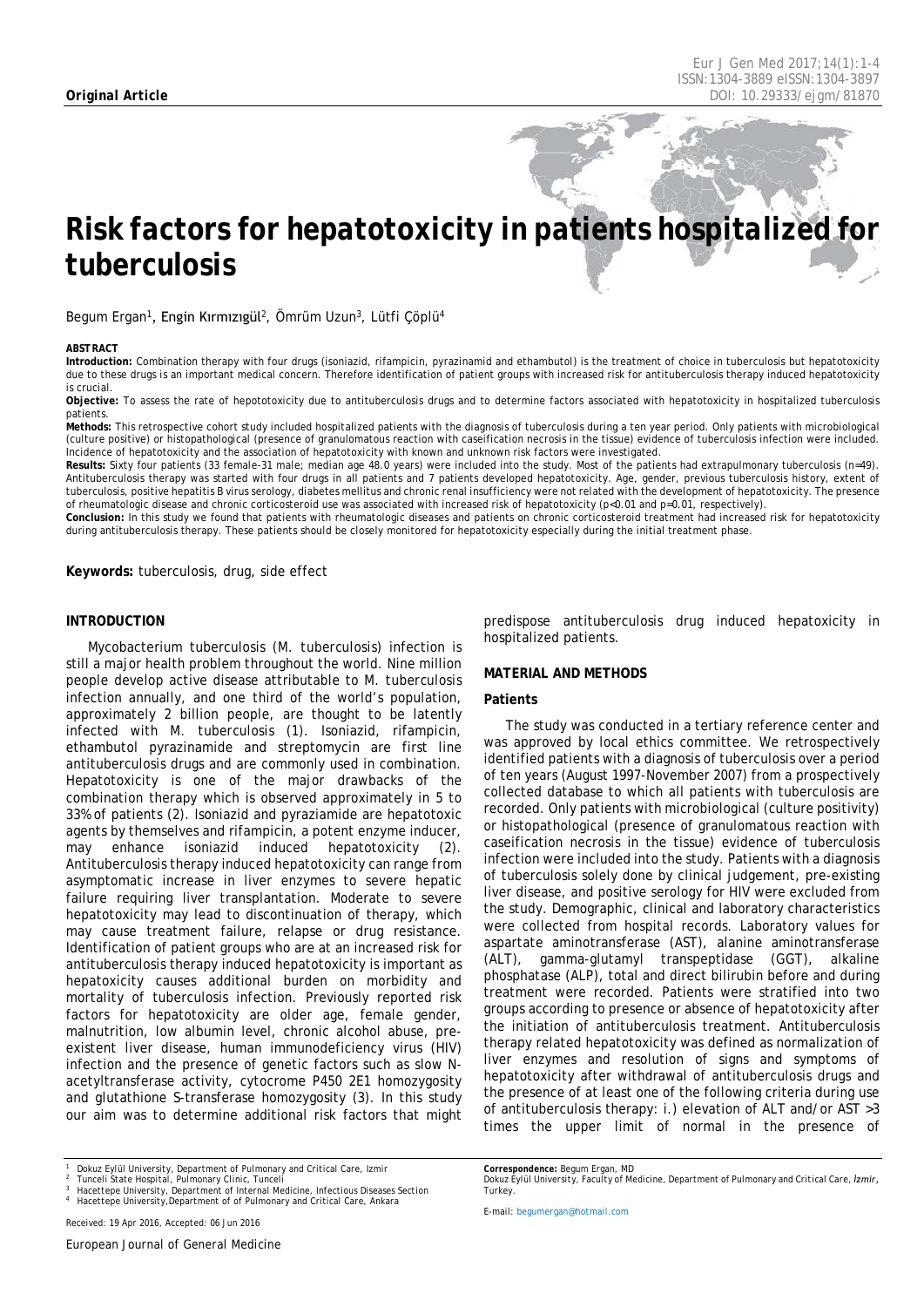|             | Table 1: Demographic and clinical characteristics of study |  |                  |  |
|-------------|------------------------------------------------------------|--|------------------|--|
|             | population (n=64)                                          |  |                  |  |
| Age (years) |                                                            |  | 48 0 (36 3-61 8) |  |

| Age (years)                                      | 48.0 (36.3-61.8)   |
|--------------------------------------------------|--------------------|
| Female                                           | 33(51.6)           |
| Localization of tuberculosis infection           |                    |
| Pulmonary                                        | 15(23.4)           |
| Extrapulmonary                                   | 49 (76.6)          |
| Tuberculosis diagnosis                           |                    |
| Microbiological                                  | 15(23.4)           |
| Histopathological                                | 34(53.1)           |
| Microbiological and histopathological            | 15(23.4)           |
| Previous tuberculosis history                    | 9(14.1)            |
| Chronic corticosteroid use                       | 6(9.4)             |
| Symptoms on admission                            |                    |
| Fever                                            | 39(60.9)           |
| Cough                                            | 36(56.3)           |
| Fatique                                          | 32(50.0)           |
| Night sweating                                   | 29 (45.3)          |
| Anorexia-weight loss                             | 28 (43.8)          |
| Sputum production                                | 20(31.3)           |
| Hemoptysis                                       | 9(14.1)            |
| Comorbidities                                    |                    |
| Chronic renal failure                            | 11(17.2)           |
| Diabetes mellitus                                | 8(12.5)            |
| Heart failure                                    | 5(7.8)             |
| Malignancy                                       | 5(7.8)             |
| Rheumatologic disease                            | 3(4.7)             |
| Hepatitis B virus (+) serology                   | 4(6.3)             |
| Other                                            | 4(6.3)             |
| Baseline laboratory values                       |                    |
| White cell count (x10 <sup>6</sup> /µl)          | $8.0(6.5-10.8)$    |
| Erythrocyte sedimentation rate (mm/hour)         | 73 (36-107)        |
| Alanine aminotransferase (U/I)                   | 22.0 (11.0-31.0)   |
| Aspartate aminotransferase (U/I)                 | 23.0 (16.0-35.0)   |
| Total bilirubin (mg/dl)                          | $0.5(0.4-0.7)$     |
| Gamma glutamyltranspeptidase (U/I)               | 38.0 (16.8-67.0)   |
| Alkaline phosphatase (U/I)                       | 181.5(100.8-285.0) |
| Hepatotoxicity                                   | 7(10.9)            |
| Time to hepatotoxicity (days)                    | 12.0 (11.0-33.0)   |
| Time from diagnosis to hospital discharge (days) | $16.0(7.0-36.0)$   |
| Length of hospitalization (days)                 | 23.0 (11.3-34.0)   |

*n: number, μl: microliter, U/l: units per liter, mm/hour: millimeter per hour, m/dl: milligram per deciliter.*

hepatotoxicity symptoms (anorexia, nausea-vomitting, jaundice); ii.) elevation of ALT and/or AST >5 times the upper limit of normal irrespective of clinical findings associated with hepatotoxicity; or iii.) elevation of bilirubin level to at least 2mg/dL (2). Transaminase index (highest transaminase level/pretreatment transaminase level) for the first month was calculated in patients who developed hepatotoxicity (4, 5).

## **Antituberculosis Drug Regimen**

The usual treatment was initiated according to national tuberculosis program in all patients (6). Patients received first line antituberculosis drugs and doses were as follows: isoniazid 5mg/kg/day with a maximum dose of 300mg/day, rifampicin 10mg/kg/day with a maximum dose of 600mg/day, ethambutol 15mg/kg/day with a maximum dose of 1500mg/day and pyrazinamide 25-30mg/kg/day with a maximum dose of 2000mg/day. Initial treatment was the combination of these 4 drugs for two months followed by isoniazid and rifampicin combination for 4 to 10 months according to extent of the disease. All patients also received prophylactic vitamin B6 (pyridoxine) during treatment phase.

# **Statistical Analysis**

All numerical variables are expressed as mean±standart deviation (SD) or median (inter-quartile range, IQR). Continuous variables were compared by Mann-Whitney U test and categorical variables were compared by Chi-square test. A twotailed p value of ≤0.05 was considered significant. All statistical analyses were performed using Statistical Package for Social Sciences (SPSS) version 14.0.

# **RESULTS**

We identified a total of 156 hospitalized patients that fulfilled the inclusion criteria. Ninety-two patients were excluded as they were discharged just after treatment or lost to follow-up. The remaining 64 hospitalized patients comprised the study population. The demographic and clinical

#### **Table 2:** *Transaminase (U/l) and bilirubin (mg/dl) levels*

|                  | Patients with      | <b>Patients without</b> |
|------------------|--------------------|-------------------------|
|                  | hepatotoxicity     | hepatotoxicity          |
|                  | $n=7$              | $n=57$                  |
| ALTo             | 20.0 (17.0-59.0)   | 22.0 (10.2-26.5)        |
| ALT <sub>1</sub> | 108.0 (72.0-345.0) | 20.0 (14.5-33.0)        |
| AST <sub>0</sub> | 36.0 (19.0-38.0)   | 21.0 (16.0-33.0)        |
| AST <sub>1</sub> | 80.5 (34.0-185.0)  | 25.0 (19.0-37.0)        |
| Total bilirubino | $0.5(0.4-0.7)$     | $0.5(0.4-0.7)$          |
| Total bilirubin- | $0.6(0.6-4.4)$     | $0.4(0.3-0.8)$          |

 $ALT<sub>0</sub>$ ,  $AST<sub>0</sub>$ , Total bilirubin<sub>0</sub>: Levels at the beginning of the therapy ALT<sub>1</sub>, AST<sub>1</sub>, Total bilirubin<sub>1</sub>: Level at the end of the first month of the therapy

**Table 3:** *Distribution of transaminase index in patients with hepatotoxicity (n=7)*

| Transaminase index |  |
|--------------------|--|
|                    |  |
| 10<br>6- IU        |  |
|                    |  |

**Table 4:** *Possible risk factors for antituberculosis therapy induced hepatotoxicity on bivariate analysis*

|                                                        | Hepatotoxicity         |                  | P      |
|--------------------------------------------------------|------------------------|------------------|--------|
|                                                        | No $(n=57)$            | Yes $(n=7)$      | value  |
| Age                                                    | 48.0 (36.5-61.0)       | 54.0 (31.0-74.0) | 0.53   |
| Female                                                 | 29 (50.9)              | 4(57.1)          | 1.00   |
| Localization of tuberculosis infection                 |                        |                  |        |
| Pulmonary                                              | 13(22.8)               | 2(28.6)          | 0.06   |
| Extrapulmonary                                         | 44 (77.2)              | 5(71.4)          |        |
| Previous tuberculosis history                          | 9(15.8)                |                  | 0.30   |
| Chronic corticosteroid use                             | 3(5.3)                 | 3(42.9)          | 0.01   |
| Chronic renal insufficiency                            | 11(19.3)               | 0                | 0.37   |
| Diabetes mellitus                                      | 6(10.5)                | 2(28.6)          | 0.36   |
| Heart failure                                          | 4(7.0)                 | 1(14.3)          | 0.71   |
| Malignancy                                             | 5(8.8)                 |                  | 0,62   |
| Hepatitis B virus (+) serology                         | 4(7.0)                 | $\Omega$         | 0.58   |
| Rheumatologic disease                                  | O                      | 3(42.9)          | < 0.01 |
| hospital<br>Time from diagnosis to<br>discharge (days) | 14.0 (7.0-30.5)        | 47.0 (43.0-49.0) | 0.02   |
| Longth of hospitalization                              | $16 \cap (0.5 - 22.5)$ | 37.0.126.056.01  | በ በን   |

Length of hospitalization \_\_\_\_\_\_\_\_\_\_\_\_\_16.0 (9.5-32.5) = 1 = 37.0 (26.0-56.0) = 1 = 0.02<br>n= number, Categorical variables are expressed as number (%) and continuous variables are expressed as median (interquartile range). A p value of <0.05 was considered significant

characteristics of patients are summarized in Table 1. Four patients had positive hepatitis B serology. None of the patients had positive serology for hepatitis C or history of chronic alcohol abuse. After antituberculosis therapy, one patient had erythematous skin rash but this resolved during treatment. No patient had any ototoxic or neurotoxic side effect.

Antituberculosis drug induced hepatotoxicity was detected in seven patients (10.9%) within a median of 12.0 (IQR: 11.0- 33.0) days after initiation of therapy. Levels of transaminases in the beginning and in the first month of therapy is presented in Table 2 and the distribution of transaminase index is presented in Table 3. Bivariate analysis showed presence of rheumatologic disease and chronic corticosteroid use to be associated with development of hepatotoxicity (p<0.01 and p=0.01, respectively; Table 4). The types of rheumatologic diseases were rheumatoid arthritis (n=2) and sarcoidosis (n=1). The disease was active in both rheumatoid arthritis patients and they were receiving tumor necrosis factor (TNF) blocker therapy in addition to other disease modifying agents (one patient receiving infliximab-methylprednisolone and the other receiving etanercept-methylprednisolone-sulfasalazineleflunomide-auranofin therapy). None of the patients with rheumatoid arthritis were on isoniazid prophylaxis. As sarcoidosis can be misdiagnosed in tuberculosis cases, medical records of the patient with sarcoidosis were reviewed in detail which showed that the diagnosis of sarcoidosis was confirmed pathologically from mediastinal lymph nodes that were obtained with open thoracotomy 6 years prior to diagnosis of tuberculosis. Out of 64 patients, 6 were on chronic corticosteroid treatment for different causes (three for rheumotologic diseases, one for suspected sarcoidosis, one for adrenal insufficiency and one for glomerulonephritis); three of these patients developed hepatotoxicity.

The duration of hospitalization, as expected, was significantly longer in patients with hepatotoxicity (Table 4). All patients were reintroduced to antituberculosis therapy after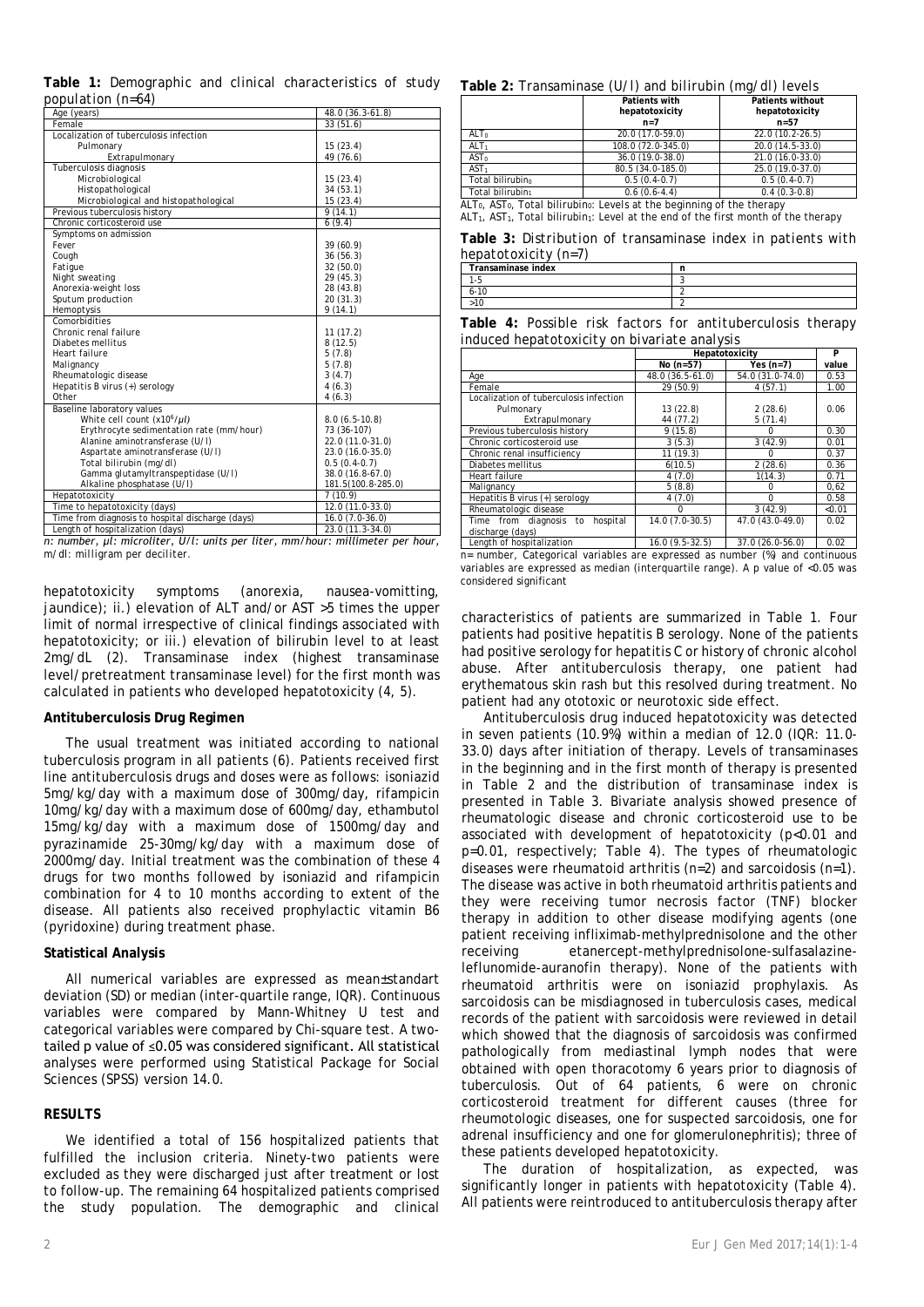

**Figure 1:** *Changes in transaminase levels throughout treatment period in patients with hepatotoxicity (n=7)*

liver enzymes levels returned to normal levels. In two patients hepatotoxicity recurred and antituberculosis drug regimen was changed according to national guidelines. Patients transaminase levels for the first six months of therapy is presented in Figure 1.

## **DISCUSSION**

Combination therapy with antituberculosis drugs is proven to be a very effective treatment modality for active tuberculosis infection. However, combination of these drugs may cause serious side effects, including hepatotoxicity. Severe hepatotoxicity is a major concern in therapeutic effectiveness as it may lead to interruption of therapy. Other important issues related with hepatotoxicity are the need for alternative drug regimens, increased length of hospitalization and cost. Because of these reasons, patient groups at increased risk for antituberculosis drug induced hepatotoxicity should be identified.

In the present study, we found the presence of rheumatologic disease and chronic corticosteroid use to be associated with antituberculosis therapy related hepatotoxicity. All of these patients' liver function tests were within normal range at the beginning of antituberculosis therapy and two rheumatoid arthritis patients were on therapy with TNF blockers. Patients with active rheumatologic disease are usually on disease modifying and/or TNF blocker treatment and liver injury has been documented with this treatment modality (7, 8). Adding a second group of hepatotoxic drug regimen, such as antituberculosis therapy, may increase the risk. Vanhoof et al reported higher hepatotoxicity rate due to isoniazid treatment in rheumatoid arthritis patients (9). The proposed reason for increased hepatotoxicity was interference between isoniazid and disease modifying agents (such as methotraxate and sulfasalazine). A study reported by Haroon et al showed higher hepatotoxicity rate in isoniazid chemoprophylaxis for latent tuberculosis infection in patients treated with TNF blockers; 22% of the patients developed hepatotoxicity with the incident being severe in 13% (10). Bray et al also reported high hepatotoxicity rates with isoniazid and rifampicin in patients receiving TNF blocker therapy (11). Hanta et al also reported that 8% of patients treated with TNF blocker had hepatotoxicity with izoniazid. (12). On the other hand, another study reported that prophylactic treatment only with isoniazid for latent tuberculosis in rheumatoid artritis patients was safe (13). Our findings, together with other reports in the literature, suggest that patients receiving therapy with multiple disease modifying drugs may have increased risk of hepatotoxicity during combination antituberculosis therapy. As

We have also found an association between chronic corticosteroid use and antituberculosis therapy related hepatotoxicity. High dose corticosteroid use is known to be related with liver injury (14). Although low doses of corticosteroids are considered to be safe, chronic administration may be associated with steatosis or steatohepatitis (15,16). Our findings suggest that in such patients, the risk of hepatotoxicity may be increased with the addition of antituberculosis drug therapy.

The incidence of antituberculosis therapy related hepatotoxicity in our study is similar to previous reports (2-28%) in the literature (17). Incidence of hepatotoxicity was between 2.4-11.3 % in Turkish population (5, 18-21). The high variance for hepatotoxicity among studies may be attributed to different patient groups as genetic factors play an important role in the development of hepatotoxicity. A meta-analysis study showed N-acetyl transferase 2 homozygous variant genotype, cytochrome p450 2E1 wild genotype and glutathione Stransferase homozygous null type as risk factors for antituberculosis therapy related hepatotoxicity (22). Another reason for high variance in the incidence might be the use of different definitions for hepatotoxicity; some studies define hepatotoxicity as any increase in liver function tests whereas others only accept hepatotoxicity when there is need for treatment discontinuation.

Older age and female gender were previously shown to be related to antituberculosis therapy related hepatotoxicity; however we were unable to show such an association in our study (23-26). Older patients may be more vulnerable to hepatotoxic reactions due to changes in drug metabolism and clearence, but the data is inconsistent in the literature regarding the relationship between age and hepatotoxicity (2, 27). Some studies also showed increased risk hepatotoxicity in females most of which were whether not statistically significant or treatment limiting (25, 27, 28).

Comorbidities are important for the hepototoxicity development. A study performed in Turkey (n=1443) evaluated the association between comorbidities and hepatoxicity however they didn't find an increased risk (29).

The highest risk period for hepatotoxicity is generally between second and third week of therapy (21). In this study we followed all patients during this high-risk period and hepatoxicity was seen with a median of 12 days after initiation of therapy. Ateş et al reported that the first two weeks were the most critical time for the development of hepatoxicity (30).

Some limitations of our study merit consideration. First, due to the retrospective design of the study and inclusion of only hospitalized patients, selection bias is inevitable and the results are not attrituble to other patient populations. Second the present study was done in a tertiary reference center and we think that most of these hospitalized patients were relatively complicated extrapulmonary tuberculosis cases. Although hepatotoxicity was expected to be higher in these patients, we found a similar antituberculosis therapy related hepatotoxicity rate. We also think that this is one of the strengths of our study as this study gives important information regarding a relatively less studied patient cohort. Another important strength is that the study was restricted to patients in whom the diagnosis of tuberculosis was established by gold standard methods.

In conclusion, antituberculosis therapy with four drugs is very effective in the treatment of tuberculosis, but it should be kept in mind that combination of possibly hepatotoxic drugs may cause liver damage. Our findings show presence of rheumatologic disease and chronic corticosteroid use as risk factors for hepatotoxicity during tuberculosis treatment in